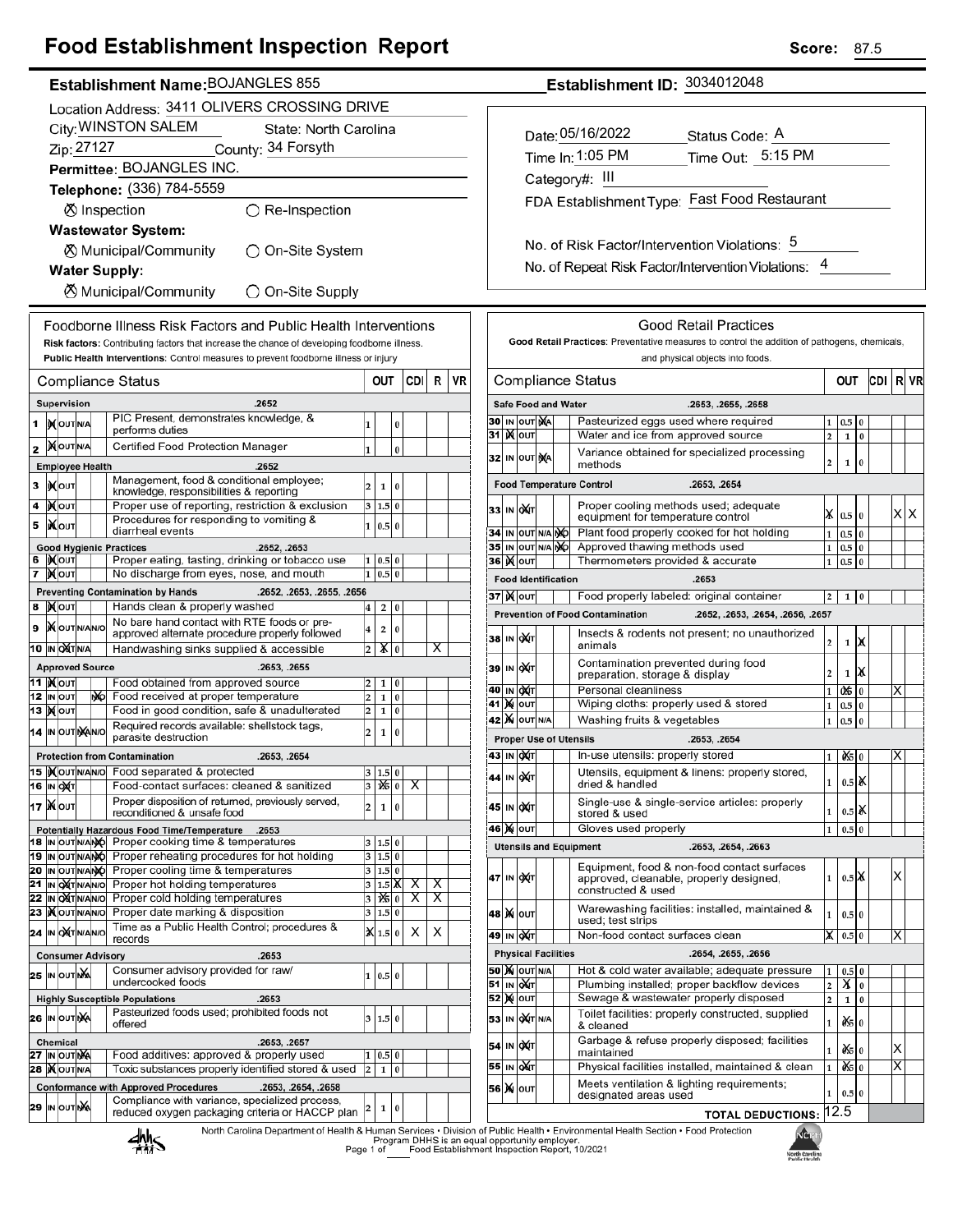# Comment Addendum to Food Establishment Inspection Report

| Establishment Name: BOJANGLES 855 |  |
|-----------------------------------|--|
|                                   |  |

| Location Address: 3411 OLIVERS CROSSING DRIVE                                                  |                      |
|------------------------------------------------------------------------------------------------|----------------------|
| City: WINSTON SALEM                                                                            | State: <sup>NC</sup> |
| County: 34 Forsyth                                                                             | Zip: 27127           |
| Wastewater System: X Municipal/Community   On-Site System                                      |                      |
| Water Supply:<br>$\boxed{\mathsf{x}}$ Municipal/Community $\boxed{\phantom{a}}$ On-Site System |                      |
| Permittee: BOJANGLES INC.                                                                      |                      |
| $T_{\text{eff}}$ = $\sim$ (226) 704 5550                                                       |                      |

Establishment ID: 3034012048

| X  Inspection   Re-Inspection Date: 05/16/2022 |  |
|------------------------------------------------|--|
| Comment Addendum Attached?   X Status Code: A  |  |
| Water sample taken? Yes X No Category #: III   |  |

Email 1:855@stores.bojangles.com

Telephone: <u>(</u>336) 784-5559

Email 3:

# **Temperature Observations** Effective January 1, 2019 Cold Holding is now 41 degrees or less Location Temp Item Location Temp Item<br>
8-9-23 0 simply orange juice " 50 Location Location Item Temp Kendall Kindy ambient bo station cooler 66 chicken small hot hold cabinet 162 chicken chicken walk in 39 ambient biscuit cooler 25 slaw produce walk in 41 chicken lg hot hold cabinet 171 quat-ppm 3 comp 200 eggs at grill and the method of  $\overline{74}$ cheese make unit 39 tomato '' 37 cheese '' 40 country ham drawer 61 bacon drawer 56 chicken DT hot hold 112-131 112 chicken DT hot hold pan 2 155-162 155 beans DT steam unit 141 mac and cheese " 156 gravy front steam unit 162 mash '' 161 ambient front under counter cooler 44 milk '' 44 ambient DT cooler 56

| Person in Charge (Print & Sign): Kendall                               | First        | Kindy                                      | Last                                                                                    |                                |                                        |  |
|------------------------------------------------------------------------|--------------|--------------------------------------------|-----------------------------------------------------------------------------------------|--------------------------------|----------------------------------------|--|
|                                                                        | First        |                                            | Last                                                                                    |                                |                                        |  |
| Regulatory Authority (Print & Sign): Nora                              |              | Sykes                                      |                                                                                         |                                |                                        |  |
| REHS ID: 2664 - Sykes, Nora                                            |              |                                            |                                                                                         |                                | Verification Required Date: 05/26/2022 |  |
| REHS Contact Phone Number: (336) 703-3161                              |              |                                            |                                                                                         |                                |                                        |  |
| North Carolina Department of Health & Human Services<br>$\frac{2m}{2}$ | Page 1 of __ | $\bullet\,$ Division of Public Health $\,$ | DHHS is an equal opportunity employer.<br>Food Establishment Inspection Report, 10/2021 | ● Environmental Health Section | ● Food Protection Program              |  |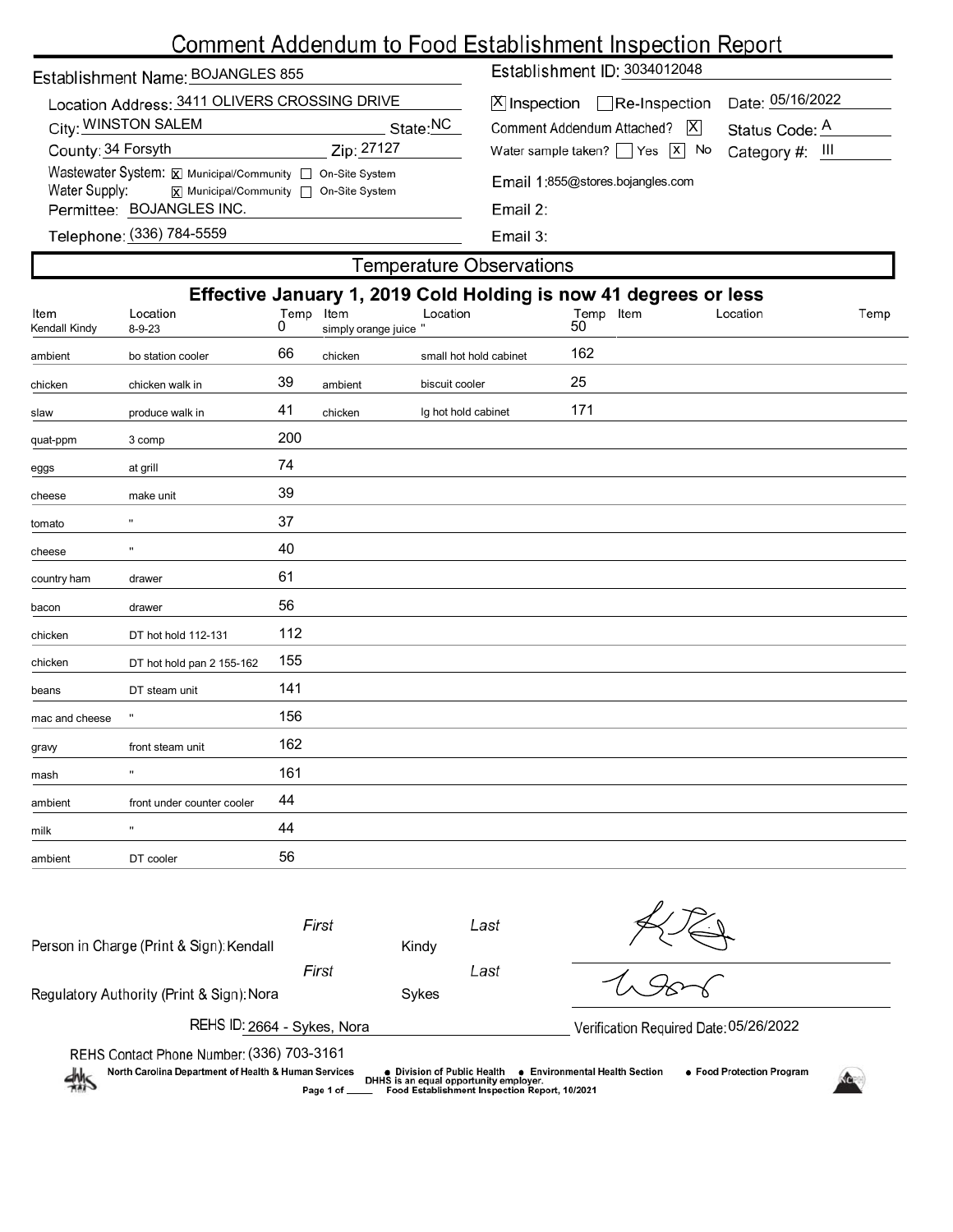### **Establishment Name:** BOJANGLES 855 **Establishment ID:** 3034012048

**Date:** 05/16/2022 **Time In:** 1:05 PM **Time Out:** 5:15 PM

### **Observations and Corrective Actions**

Violations cited in this report must be corrected within the time frames below, or as stated in sections 8-405.11 of the food code.

- 10 5-205.11 Using a Handwashing Sink Operation and Maintenance (Pf)- Back hand sink not accessible for use because pedals were flipped up inside and behind the front panel. Maintain hand sinks available for use at all times. CDI-Pedals flipped down so sink could be used. Moved from full to half deduction due to improvement in this category since last inspection.
- 16 4-601.11 (A) Equipment, Food-Contact Surfaces, Nonfood Contact Surfaces, and Utensils (Pf)- Majority of dishes checked with flour residue, including sheet pans, drink nozzles, stainless pans, bucket, squeeze bottles, etc. Food contact surfaces shall be clean to sight and touch. CDI-Sent to be washed. Continue to go through dishes and clean them as needed.
- 21 3-501.16 (A) (1) Time / Temperature Control for Safety Food, Hot and Cold Holding (P)- REPEAT-One pan of chicken at drive through pack station at 112-131F. Maintain TCS foods at 135F or above. CDI-Discarded.
- 22 3-501.16 (A) (2) and (B) Time / Temperature Control for Safety Food, Hot and Cold Holding (P)- REPEAT- Liquid eggs at grill; country ham and bacon in drawers under grill; milk in front cooler; simply orange juice in drive through cooler. Maintain TCS foods at 41F or less. CDI-Milk moved to walk in cooler, other items voluntarily discarded by PIC.
- 24 3-501.19 Time as a Public Health Control P,PF- REPEAT- Procedure is not being followed for fries. Blanched fries not labeled with a time. When using time as a public health control, procedures shall be written in advance, maintained in food establishment, made available upon request, and followed. CDI-Fries discarded. Follow written procedures.
- 33 4-301.11 Cooling, Heating, and Holding Capacities Equipment (Pf)- REPEAT- Chicken breading station with ambient of 55F. Front under counter cooler with ambient of 44F. Drive through under counter cooler at 56F. Drawer under grill with ambient of 57F. EQUIPMENT for cooling and heating FOOD, and holding cold and hot FOOD, shall be sufficient in number and capacity to provide FOOD temperatures as specified under Chapter 3. Verification that equipment has been repaired due to Nora Sykes by May 26, 2022. Contact information provided.
- 38 6-501.111 Controlling Pests (Pf)- Flies present in establishment. Keep the premises free of insects, rodents, and other pests. Contact pest control for solutions.
- 39 3-305.11 Food Storage Preventing Contamination from the Premises (C)- Box of bo rounds on floor beside stand up freezer. Food shall be stored at least 6 inches above floor.
- 40 2-402.11 Effectiveness -Hair Restraints (C)- REPEAT- One employee with no hair restraint and one employee wiht long unrestrained ponytail. Food employees shall wear effective hair restraints.
- 43 3-304.12 In-Use Utensils, Between-Use Storage (C)- REPEAT- Multiple utensils being used for food dispensing are being stored in unclean spaces that are not cleaned and sanitized as required. Store in-use utensils in a clean, dry place, in food with handles out, in 135F or greater water or in running water which quickly moves food particles to the drain.
- 44 4-903.11 (A), (B), and (D) Equipment, Utensils, Linens and Single-Service and Single-Use Articles Storing (C)- Bag of clean linen stored on raw chicken breading station. Store cleaned equipment, utensils, linens and packages in a clean, dry location and at least 6 inches off the floor. CDI-Linen relocated.
- 45 4-903.11 (A) and (C) Equipment, Utensils, Linens and Single-Service and Single-Use Articles Storing (C)- Bag of tea containers stored on floor in back of establishment. Store single-use and single-service articles to prevent contamination and at least 6 inches off the floor.